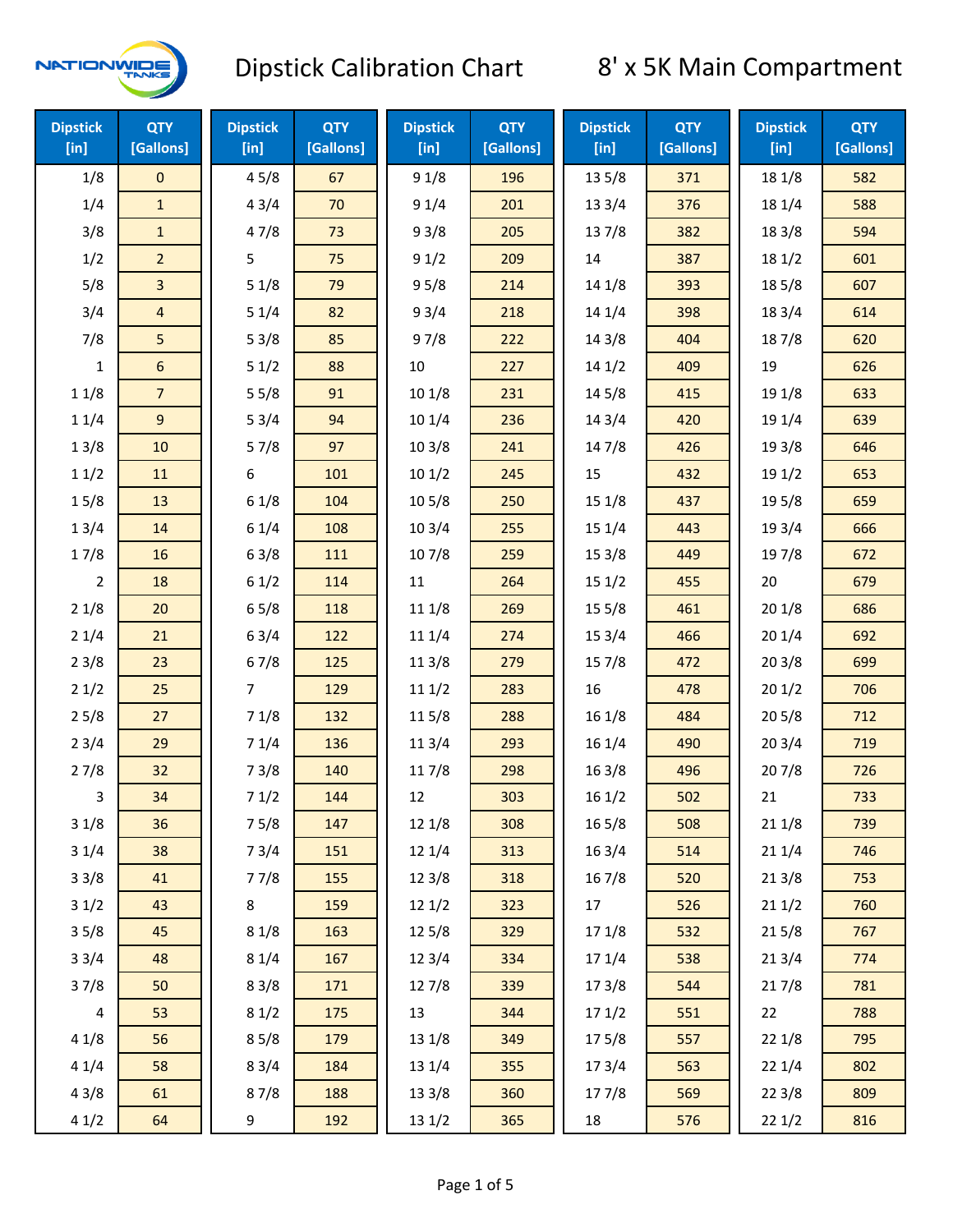

| <b>Dipstick</b><br>[in] | <b>QTY</b><br>[Gallons] | <b>Dipstick</b><br>$[$ in] | <b>QTY</b><br>[Gallons] | <b>Dipstick</b><br>$[$ in] | <b>QTY</b><br>[Gallons] | <b>Dipstick</b><br>$[$ in] | <b>QTY</b><br>[Gallons] | <b>Dipstick</b><br>$[$ in] | <b>QTY</b><br>[Gallons] |
|-------------------------|-------------------------|----------------------------|-------------------------|----------------------------|-------------------------|----------------------------|-------------------------|----------------------------|-------------------------|
| 225/8                   | 823                     | 271/8                      | 1,088                   | 315/8                      | 1,373                   | 36 1/8                     | 1,673                   | 40 5/8                     | 1,984                   |
| 223/4                   | 830                     | 271/4                      | 1,096                   | 31 3/4                     | 1,381                   | 36 1/4                     | 1,682                   | 403/4                      | 1,993                   |
| 227/8                   | 837                     | 273/8                      | 1,103                   | 317/8                      | 1,389                   | 363/8                      | 1,690                   | 407/8                      | 2,002                   |
| 23                      | 844                     | 271/2                      | 1,111                   | 32                         | 1,398                   | 361/2                      | 1,699                   | 41                         | 2,011                   |
| 23 1/8                  | 851                     | 275/8                      | 1,119                   | 32 1/8                     | 1,406                   | 365/8                      | 1,707                   | 41 1/8                     | 2,019                   |
| 231/4                   | 858                     | 273/4                      | 1,127                   | 32 1/4                     | 1,414                   | 363/4<br>1,716             |                         | 41 1/4                     | 2,028                   |
| 233/8                   | 865                     | 277/8                      | 1,134                   | 32 3/8                     | 1,422                   | 367/8                      | 1,725                   | 41 3/8                     | 2,037                   |
| 231/2                   | 873                     | 28                         | 1,142                   | 321/2                      | 1,430                   | 37                         | 1,733                   | 411/2                      | 2,046                   |
| 23 5/8                  | 880                     | 28 1/8                     | 1,150                   | 32 5/8                     | 1,439                   | 37 1/8                     | 1,742                   | 41 5/8                     | 2,055                   |
| 233/4                   | 887                     | 28 1/4                     | 1,158                   | 32 3/4                     | 1,447                   | 37 1/4                     | 1,750                   | 41 3/4                     | 2,063                   |
| 237/8                   | 894                     | 28 3/8                     | 1,166                   | 327/8                      | 1,455                   | 373/8                      | 1,759                   | 417/8                      | 2,072                   |
| 24                      | 901                     | 28 1/2                     | 1,173                   | 33                         | 1,463                   | 371/2                      | 1,767                   | 42                         | 2,081                   |
| 24 1/8                  | 909                     | 285/8                      | 1,181                   | 33 1/8                     | 1,472                   | 375/8                      | 1,776                   | 42 1/8                     | 2,090                   |
| 241/4                   | 916                     | 28 3/4                     | 1,189                   | 33 1/4                     | 1,480                   | 373/4                      | 1,785                   | 42 1/4                     | 2,099                   |
| 243/8                   | 923                     | 287/8                      | 1,197                   | 33 3/8                     | 1,488                   | 377/8                      | 1,793                   | 42 3/8                     | 2,107                   |
| 241/2                   | 931                     | 29                         | 1,205                   | 33 1/2                     | 1,497                   | 38                         | 1,802                   | 421/2                      | 2,116                   |
| 245/8                   | 938                     | 29 1/8                     | 1,213                   | 33 5/8                     | 1,505                   | 38 1/8                     | 1,811                   | 42 5/8                     | 2,125                   |
| 243/4                   | 945                     | 29 1/4                     | 1,221                   | 33 3/4                     | 1,513                   | 38 1/4                     | 1,819                   | 42 3/4                     | 2,134                   |
| 24 7/8                  | 953                     | 29 3/8                     | 1,228                   | 337/8                      | 1,522                   | 38 3/8                     | 1,828                   | 42 7/8                     | 2,143                   |
| 25                      | 960                     | 29 1/2                     | 1,236                   | 34                         | 1,530                   | 38 1/2                     | 1,836                   | 43                         | 2,152                   |
| 251/8                   | 967                     | 29 5/8                     | 1,244                   | 34 1/8                     | 1,538                   | 38 5/8                     | 1,845                   | 43 1/8                     | 2,160                   |
| 251/4                   | 975                     | 29 3/4                     | 1,252                   | 34 1/4                     | 1,547                   | 38 3/4                     | 1,854                   | 43 1/4                     | 2,169                   |
| 253/8                   | 982                     | 29 7/8                     | 1,260                   | 34 3/8                     | 1,555                   | 387/8                      | 1,862                   | 43 3/8                     | 2,178                   |
| 251/2                   | 990                     | 30                         | 1,268                   | 34 1/2                     | 1,563                   | 39                         | 1,871                   | 431/2                      | 2,187                   |
| 255/8                   | 997                     | 30 1/8                     | 1,276                   | 34 5/8                     | 1,572                   | 39 1/8                     | 1,880                   | 43 5/8                     | 2,196                   |
| 253/4                   | 1,005                   | 30 1/4                     | 1,284                   | 34 3/4                     | 1,580                   | 39 1/4                     | 1,888                   | 43 3/4                     | 2,205                   |
| 257/8                   | 1,012                   | 303/8                      | 1,292                   | 347/8                      | 1,589                   | 39 3/8                     | 1,897                   | 437/8                      | 2,213                   |
| 26                      | 1,020                   | 301/2                      | 1,300                   | 35                         | 1,597                   | 39 1/2                     | 1,906                   | 44                         | 2,222                   |
| 261/8                   | 1,027                   | 305/8                      | 1,308                   | 35 1/8                     | 1,606                   | 39 5/8                     | 1,915                   | 44 1/8                     | 2,231                   |
| 26 1/4                  | 1,035                   | 30 3/4                     | 1,316                   | 35 1/4                     | 1,614                   | 39 3/4                     | 1,923                   | 44 1/4                     | 2,240                   |
| 263/8                   | 1,042                   | 307/8                      | 1,324                   | 35 3/8                     | 1,622                   | 397/8                      | 1,932                   | 44 3/8                     | 2,249                   |
| 261/2                   | 1,050                   | 31                         | 1,333                   | 351/2                      | 1,631                   | 40                         | 1,941                   | 44 1/2                     | 2,258                   |
| 265/8                   | 1,058                   | 31 1/8                     | 1,341                   | 35 5/8                     | 1,639                   | 40 1/8                     | 1,949                   | 44 5/8                     | 2,267                   |
| 263/4                   | 1,065                   | 31 1/4                     | 1,349                   | 35 3/4                     | 1,648                   | 40 1/4                     | 1,958                   | 44 3/4                     | 2,276                   |
| 267/8                   | 1,073                   | 31 3/8                     | 1,357                   | 357/8                      | 1,656                   | 40 3/8                     | 1,967                   | 447/8                      | 2,284                   |
| 27                      | 1,080                   | 31 1/2                     | 1,365                   | 36                         | 1,665                   | 40 1/2                     | 1,976                   | 45                         | 2,293                   |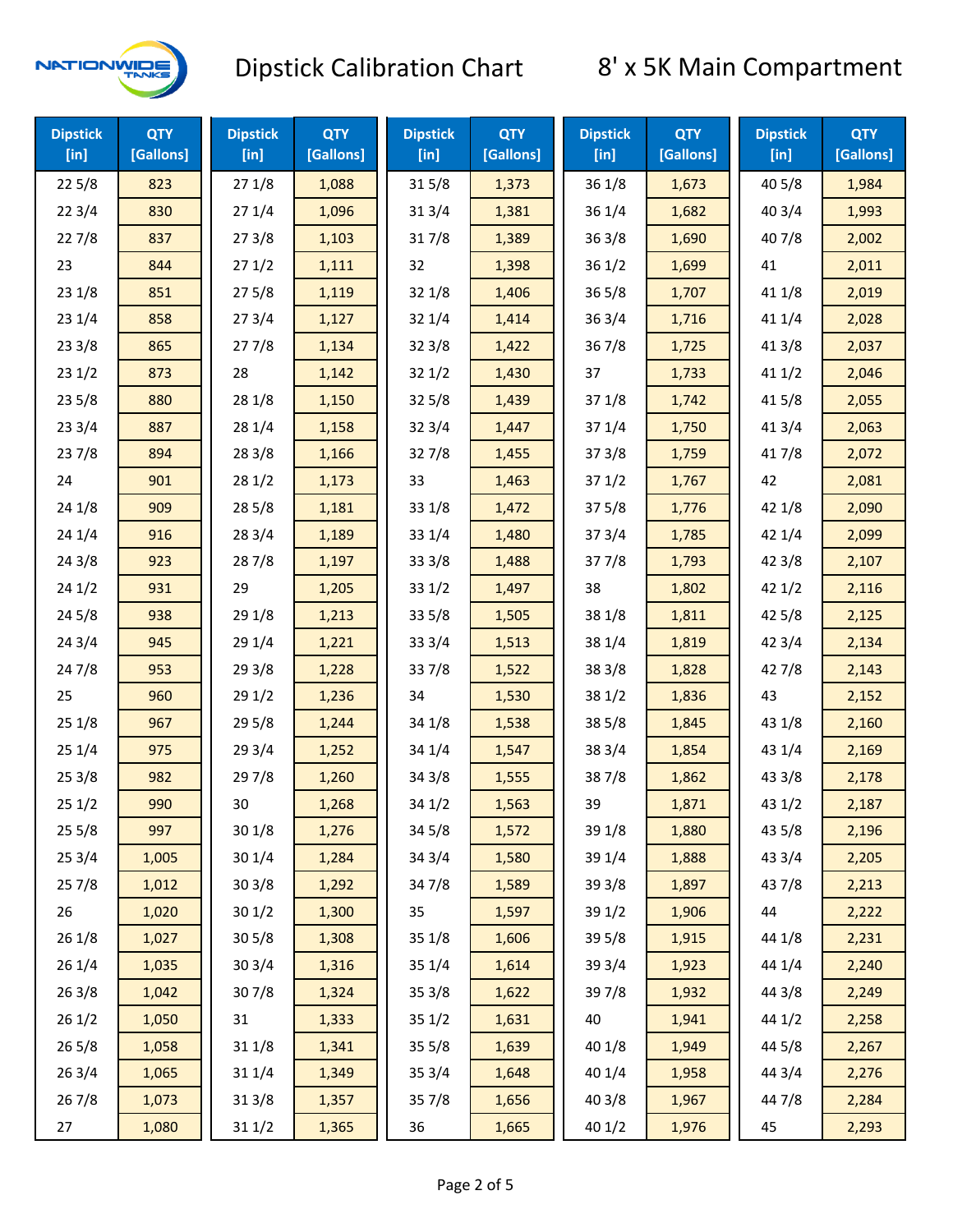

| <b>Dipstick</b><br>$[$ in] | <b>QTY</b><br>[Gallons] | <b>Dipstick</b><br>$[$ in] | <b>QTY</b><br>[Gallons] | <b>Dipstick</b><br>$[$ in] | <b>QTY</b><br>[Gallons] | <b>Dipstick</b><br>$[$ in] | <b>QTY</b><br>[Gallons] | <b>Dipstick</b><br>$[$ in] | <b>QTY</b><br>[Gallons] |
|----------------------------|-------------------------|----------------------------|-------------------------|----------------------------|-------------------------|----------------------------|-------------------------|----------------------------|-------------------------|
| 45 1/8                     | 2,302                   | 49 5/8                     | 2,622                   | 54 1/8                     | 2,941                   | 58 5/8                     | 3,255                   | 63 1/8                     | 3,558                   |
| 45 1/4                     | 2,311                   | 49 3/4                     | 2,631                   | 54 1/4                     | 2,950                   | 58 3/4                     | 3,263                   | 63 1/4                     | 3,567                   |
| 45 3/8                     | 2,320                   | 49 7/8                     | 2,640                   | 54 3/8                     | 2,959                   | 587/8                      | 3,272                   | 63 3/8                     | 3,575                   |
| 451/2                      | 2,329                   | 50                         | 2,649                   | 54 1/2                     | 2,968                   | 59                         | 3,280                   | 63 1/2                     | 3,583                   |
| 45 5/8                     | 2,338                   | 501/8                      | 2,658                   | 54 5/8                     | 2,976                   | 59 1/8                     | 3,289                   | 63 5/8                     | 3,591                   |
| 45 3/4                     | 2,347                   | 501/4                      | 2,667                   | 54 3/4                     | 2,985                   | 59 1/4                     | 3,297                   | 63 3/4                     | 3,599                   |
| 45 7/8                     | 2,355                   | 503/8                      | 2,676                   | 54 7/8                     | 2,994                   | 59 3/8                     | 3,306                   | 63 7/8                     | 3,608                   |
| 46                         | 2,364                   | 501/2                      | 2,685                   | 55                         | 3,003                   | 59 1/2                     | 3,315                   | 64                         | 3,616                   |
| 46 1/8                     | 2,373                   | 505/8                      | 2,694                   | 55 1/8                     | 3,012                   | 59 5/8                     | 3,323                   | 64 1/8                     | 3,624                   |
| 46 1/4                     | 2,382                   | 50 3/4                     | 2,702                   | 55 1/4                     | 3,020                   | 59 3/4                     | 3,332                   | 64 1/4                     | 3,632                   |
| 46 3/8                     | 2,391                   | 507/8                      | 2,711                   | 55 3/8                     | 3,029                   | 59 7/8                     | 3,340                   | 64 3/8                     | 3,640                   |
| 46 1/2                     | 2,400                   | 51                         | 2,720                   | 551/2                      | 3,038                   | 60                         | 3,349                   | 64 1/2                     | 3,648                   |
| 46 5/8                     | 2,409                   | 511/8                      | 2,729                   | 555/8                      | 3,047                   | 60 1/8                     | 3,357                   | 64 5/8                     | 3,657                   |
| 46 3/4                     | 2,418                   | 511/4                      | 2,738                   | 55 3/4                     | 3,055                   | 60 1/4                     | 3,366                   | 64 3/4                     | 3,665                   |
| 46 7/8                     | 2,427                   | 513/8                      | 2,747                   | 55 7/8                     | 3,064                   | 60 3/8                     | 3,374                   | 64 7/8                     | 3,673                   |
| 47                         | 2,436                   | 511/2                      | 2,756                   | 56                         | 3,073                   | 601/2                      | 3,383                   | 65                         | 3,681                   |
| 47 1/8                     | 2,444                   | 515/8                      | 2,765                   | 56 1/8                     | 3,082                   | 60 5/8                     | 3,391                   | 65 1/8                     | 3,689                   |
| 47 1/4                     | 2,453                   | 51 3/4                     | 2,773                   | 56 1/4                     | 3,090                   | 60 3/4                     | 3,399                   | 65 1/4                     | 3,697                   |
| 47 3/8                     | 2,462                   | 517/8                      | 2,782                   | 56 3/8                     | 3,099                   | 60 7/8                     | 3,408                   | 65 3/8                     | 3,705                   |
| 47 1/2                     | 2,471                   | 52                         | 2,791                   | 561/2                      | 3,108                   | 61                         | 3,416                   | 65 1/2                     | 3,713                   |
| 475/8                      | 2,480                   | 52 1/8                     | 2,800                   | 56 5/8                     | 3,116                   | 61 1/8                     | 3,425                   | 65 5/8                     | 3,721                   |
| 47 3/4                     | 2,489                   | 52 1/4                     | 2,809                   | 56 3/4                     | 3,125                   | 61 1/4                     | 3,433                   | 65 3/4                     | 3,729                   |
| 477/8                      | 2,498                   | 52 3/8                     | 2,818                   | 56 7/8                     | 3,134                   | 61 3/8                     | 3,442                   | 65 7/8                     | 3,737                   |
| 48                         | 2,507                   | 521/2                      | 2,827                   | 57                         | 3,142                   | 611/2                      | 3,450                   | 66                         | 3,745                   |
| 48 1/8                     | 2,516                   | 525/8                      | 2,835                   | 57 1/8                     | 3,151                   | 615/8                      | 3,458                   | 66 1/8                     | 3,753                   |
| 48 1/4                     | 2,525                   | 523/4                      | 2,844                   | 57 1/4                     | 3,160                   | 61 3/4                     | 3,467                   | 66 1/4                     | 3,761                   |
| 48 3/8                     | 2,533                   | 527/8                      | 2,853                   | 57 3/8                     | 3,168                   | 617/8                      | 3,475                   | 66 3/8                     | 3,769                   |
| 48 1/2                     | 2,542                   | 53                         | 2,862                   | 57 1/2                     | 3,177                   | 62                         | 3,484                   | 66 1/2                     | 3,777                   |
| 48 5/8                     | 2,551                   | 53 1/8                     | 2,871                   | 57 5/8                     | 3,186                   | 62 1/8                     | 3,492                   | 66 5/8                     | 3,785                   |
| 48 3/4                     | 2,560                   | 53 1/4                     | 2,880                   | 573/4                      | 3,194                   | 62 1/4                     | 3,500                   | 66 3/4                     | 3,793                   |
| 487/8                      | 2,569                   | 53 3/8                     | 2,888                   | 577/8                      | 3,203                   | 62 3/8                     | 3,509                   | 66 7/8                     | 3,801                   |
| 49                         | 2,578                   | 53 1/2                     | 2,897                   | 58                         | 3,212                   | 621/2                      | 3,517                   | 67                         | 3,809                   |
| 49 1/8                     | 2,587                   | 53 5/8                     | 2,906                   | 58 1/8                     | 3,220                   | 62 5/8                     | 3,525                   | 671/8                      | 3,817                   |
| 49 1/4                     | 2,596                   | 53 3/4                     | 2,915                   | 58 1/4                     | 3,229                   | 62 3/4                     | 3,533                   | 67 1/4                     | 3,824                   |
| 49 3/8                     | 2,605                   | 537/8                      | 2,924                   | 58 3/8                     | 3,237                   | 627/8                      | 3,542                   | 67 3/8                     | 3,832                   |
| 49 1/2                     | 2,614                   | 54                         | 2,933                   | 58 1/2                     | 3,246                   | 63                         | 3,550                   | 67 1/2                     | 3,840                   |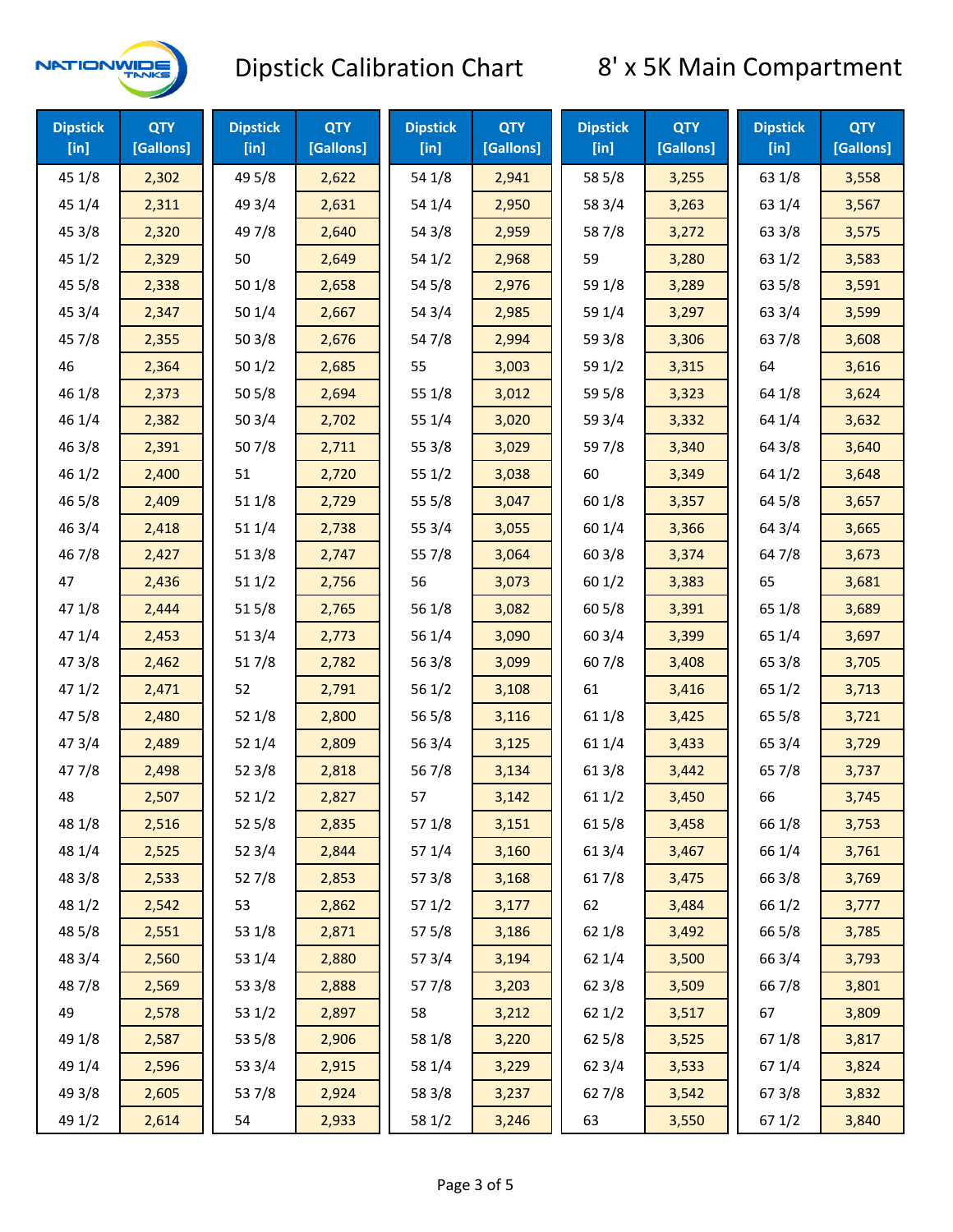

| <b>Dipstick</b><br>$[$ in] | <b>QTY</b><br>[Gallons] | <b>Dipstick</b><br>$[$ in] | <b>QTY</b><br>[Gallons] | <b>Dipstick</b><br>$[$ in] | <b>QTY</b><br>[Gallons] | <b>Dipstick</b><br>$[$ in] | <b>QTY</b><br>[Gallons] | <b>Dipstick</b><br>$[$ in] | <b>QTY</b><br>[Gallons] |
|----------------------------|-------------------------|----------------------------|-------------------------|----------------------------|-------------------------|----------------------------|-------------------------|----------------------------|-------------------------|
| 675/8                      | 3,848                   | 72 1/8                     | 4,119                   | 765/8                      | 4,368                   | 81 1/8                     | 4,587                   | 855/8                      | 4,773                   |
| 67 3/4                     | 3,856                   | 72 1/4                     | 4,127                   | 763/4                      | 4,374                   | 81 1/4                     | 4,593                   | 85 3/4                     | 4,777                   |
| 677/8                      | 3,864                   | 72 3/8                     | 4,134                   | 767/8                      | 4,381                   | 81 3/8                     | 4,599                   | 857/8                      | 4,782                   |
| 68                         | 3,871                   | 721/2                      | 4,141                   | 77                         | 4,387                   | 81 1/2                     | 4,604                   | 86                         | 4,787                   |
| 68 1/8                     | 3,879                   | 725/8                      | 4,148                   | 77 1/8                     | 4,393                   | 815/8                      | 4,610                   | 86 1/8                     | 4,791                   |
| 68 1/4                     | 3,887                   | 72 3/4                     | 4,155                   | 77 1/4                     | 4,400                   | 813/4                      | 4,615                   | 86 1/4                     | 4,795                   |
| 68 3/8                     | 3,895                   | 727/8                      | 4,162                   | 77 3/8                     | 4,406                   | 817/8                      | 4,621                   | 86 3/8                     | 4,800                   |
| 68 1/2                     | 3,902                   | 73                         | 4,170                   | 771/2                      | 4,413                   | 82                         | 4,626                   | 86 1/2                     | 4,804                   |
| 68 5/8                     | 3,910                   | 73 1/8                     | 4,177                   | 775/8                      | 4,419                   | 82 1/8                     | 4,632                   | 86 5/8                     | 4,809                   |
| 68 3/4                     | 3,918                   | 73 1/4                     | 4,184                   | 773/4                      | 4,425                   | 82 1/4                     | 4,637                   | 86 3/4                     | 4,813                   |
| 687/8                      | 3,925                   | 73 3/8                     | 4,191                   | 777/8                      | 4,432                   | 82 3/8                     | 4,643                   | 867/8                      | 4,817                   |
| 69                         | 3,933                   | 73 1/2                     | 4,198                   | 78                         | 4,438                   | 82 1/2                     | 4,648                   | 87                         | 4,822                   |
| 69 1/8                     | 3,941                   | 73 5/8                     | 4,205                   | 78 1/8                     | 4,444                   | 82 5/8                     | 4,653                   | 871/8                      | 4,826                   |
| 69 1/4                     | 3,948                   | 73 3/4                     | 4,212                   | 78 1/4                     | 4,450                   | 82 3/4                     | 4,659                   | 87 1/4                     | 4,830                   |
| 69 3/8                     | 3,956                   | 737/8                      | 4,219                   | 78 3/8                     | 4,457                   | 827/8                      | 4,664                   | 87 3/8                     | 4,834                   |
| 69 1/2                     | 3,964                   | 74                         | 4,226                   | 78 1/2                     | 4,463                   | 83                         | 4,669                   | 871/2                      | 4,838                   |
| 69 5/8                     | 3,971                   | 74 1/8                     | 4,233                   | 78 5/8                     | 4,469                   | 83 1/8                     | 4,674                   | 87 5/8                     | 4,842                   |
| 69 3/4                     | 3,979                   | 74 1/4                     | 4,240                   | 78 3/4                     | 4,475                   | 83 1/4                     | 4,680                   | 87 3/4                     | 4,846                   |
| 69 7/8                     | 3,986                   | 74 3/8                     | 4,247                   | 787/8                      | 4,481                   | 83 3/8                     | 4,685                   | 877/8                      | 4,850                   |
| 70                         | 3,994                   | 74 1/2                     | 4,254                   | 79                         | 4,487                   | 83 1/2                     | 4,690                   | 88                         | 4,854                   |
| 70 1/8                     | 4,001                   | 74 5/8                     | 4,260                   | 79 1/8                     | 4,494                   | 83 5/8                     | 4,695                   | 88 1/8                     | 4,858                   |
| 70 1/4                     | 4,009                   | 74 3/4                     | 4,267                   | 79 1/4                     | 4,500                   | 83 3/4                     | 4,700                   | 88 1/4                     | 4,862                   |
| 70 3/8                     | 4,016                   | 747/8                      | 4,274                   | 79 3/8                     | 4,506                   | 837/8                      | 4,705                   | 88 3/8                     | 4,866                   |
| 70 1/2                     | 4,024                   | 75                         | 4,281                   | 79 1/2                     | 4,512                   | 84                         | 4,710                   | 88 1/2                     | 4,870                   |
| 70 5/8                     | 4,031                   | 75 1/8                     | 4,288                   | 79 5/8                     | 4,518                   | 84 1/8                     | 4,715                   | 88 5/8                     | 4,874                   |
| 70 3/4                     | 4,039                   | 75 1/4                     | 4,294                   | 79 3/4                     | 4,524                   | 84 1/4                     | 4,720                   | 88 3/4                     | 4,877                   |
| 70 7/8                     | 4,046                   | 75 3/8                     | 4,301                   | 79 7/8                     | 4,530                   | 84 3/8                     | 4,725                   | 887/8                      | 4,881                   |
| 71                         | 4,053                   | 75 1/2                     | 4,308                   | 80                         | 4,535                   | 84 1/2                     | 4,730                   | 89                         | 4,885                   |
| 71 1/8                     | 4,061                   | 75 5/8                     | 4,315                   | 80 1/8                     | 4,541                   | 84 5/8                     | 4,735                   | 89 1/8                     | 4,888                   |
| 71 1/4                     | 4,068                   | 75 3/4                     | 4,321                   | 80 1/4                     | 4,547                   | 84 3/4                     | 4,740                   | 89 1/4                     | 4,892                   |
| 713/8                      | 4,076                   | 75 7/8                     | 4,328                   | 80 3/8                     | 4,553                   | 84 7/8                     | 4,745                   | 89 3/8                     | 4,896                   |
| 71 1/2                     | 4,083                   | 76                         | 4,335                   | 80 1/2                     | 4,559                   | 85                         | 4,749                   | 89 1/2                     | 4,899                   |
| 715/8                      | 4,090                   | 76 1/8                     | 4,341                   | 80 5/8                     | 4,565                   | 85 1/8                     | 4,754                   | 89 5/8                     | 4,903                   |
| 713/4                      | 4,098                   | 76 1/4                     | 4,348                   | 80 3/4                     | 4,570                   | 85 1/4                     | 4,759                   | 89 3/4                     | 4,906                   |
| 717/8                      | 4,105                   | 763/8                      | 4,354                   | 807/8                      | 4,576                   | 85 3/8                     | 4,764                   | 897/8                      | 4,909                   |
| 72                         | 4,112                   | 76 1/2                     | 4,361                   | 81                         | 4,582                   | 85 1/2                     | 4,768                   | 90                         | 4,913                   |